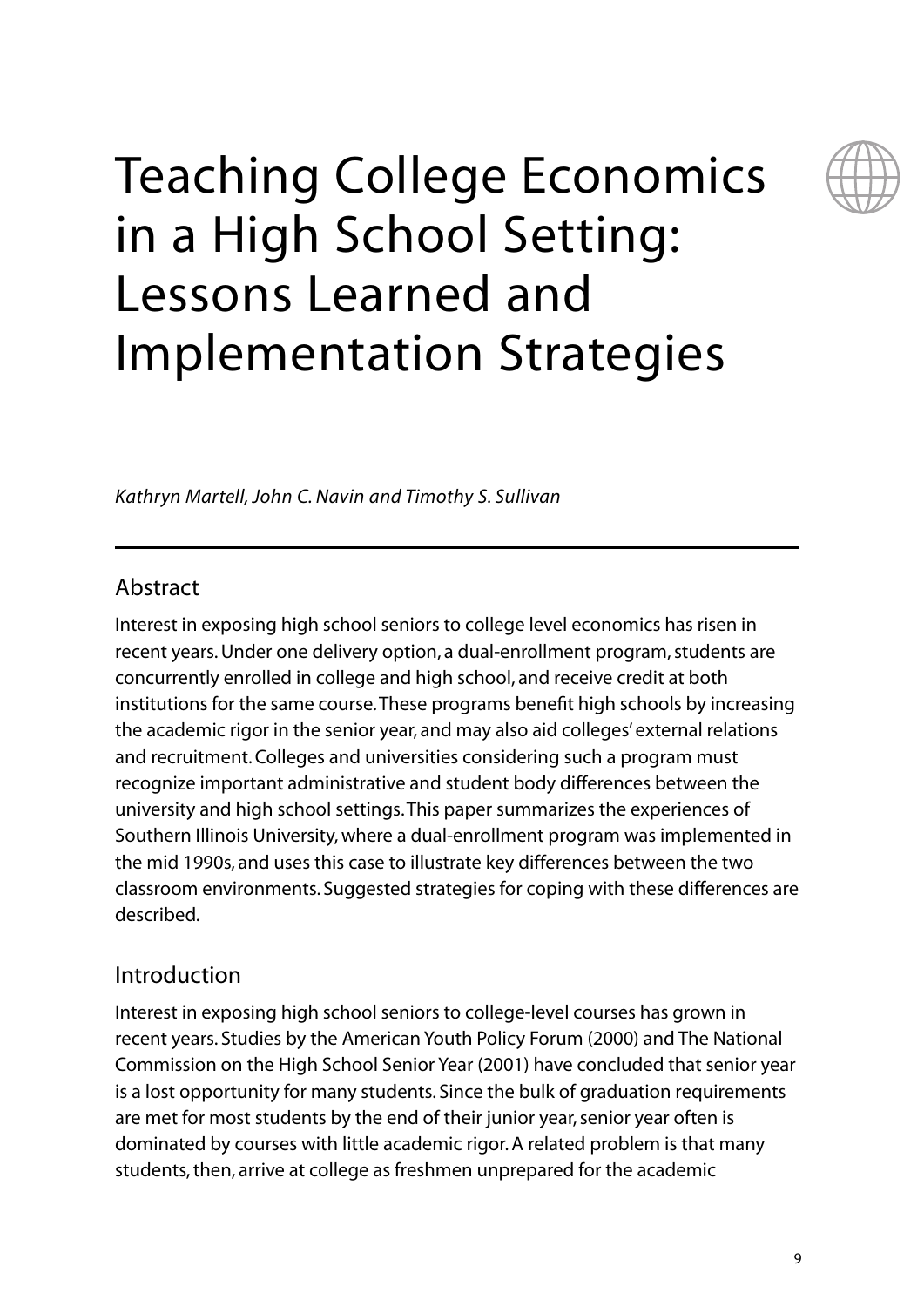challenge ahead, as demonstrated by the high number (28%) of college students that require remedial work (United States Department of Education, 2003).

Dual-enrollment programs (formerly referred to as High School-College cooperative programs) are potentially advantageous to the high school students who participate in the programs, as well as the colleges and universities that sponsor the programs. For the students, the programs have the potential to increase the academic rigor in the senior year, and ease the transition to college by exposing students to college-level expectations while still in high school (Bailey, Hughes & Karp, 2002). For the post-secondary schools, they can aid recruitment and provide an important link to the local community.

Introductory economics courses that satisfy typical university General Education requirements are good candidates for dual enrollment; however, the high school audience presents special challenges for the teaching methods most frequently utilized in teaching these courses on college campuses.This paper examines many of these challenges, and suggests strategies that address many of the difficulties that arise when implementing a dual-enrollment program.The remainder of this paper is organized as follows. Section II describes the concept of dual enrollment programs, including the potential advantages that they offer for students, universities and high schools. Section III provides a case history of the dualenrollment program offered by Southern Illinois University Edwardsville with Edwardsville High School. Section IV describes relevant administrative differences between the college and high school settings and strategies to address these differences. Section V describes relevant differences between the university and high school student bodies, implications for the classroom and strategies to address these differences. Section VI summarizes the students' perceptions of the course.

## Dual-enrollment Programs

In dual-enrollment programs, students are concurrently enrolled in college and high school, and receive credit at both institutions for the same course.These courses differ from Advanced Placement (AP) courses in that the student is awarded college credit for completing the course (including exams, assignments, etc.), as opposed to receiving credit based solely on a passing score on a standardized exam at the end of the semester. Dual options range from simply allowing high school students to enroll in college courses on a local campus, to offering introductory college courses taught by college faculty on the high school campus.Differences across programs include the location of the course, faculty, enumeration, student mix, and student selectivity.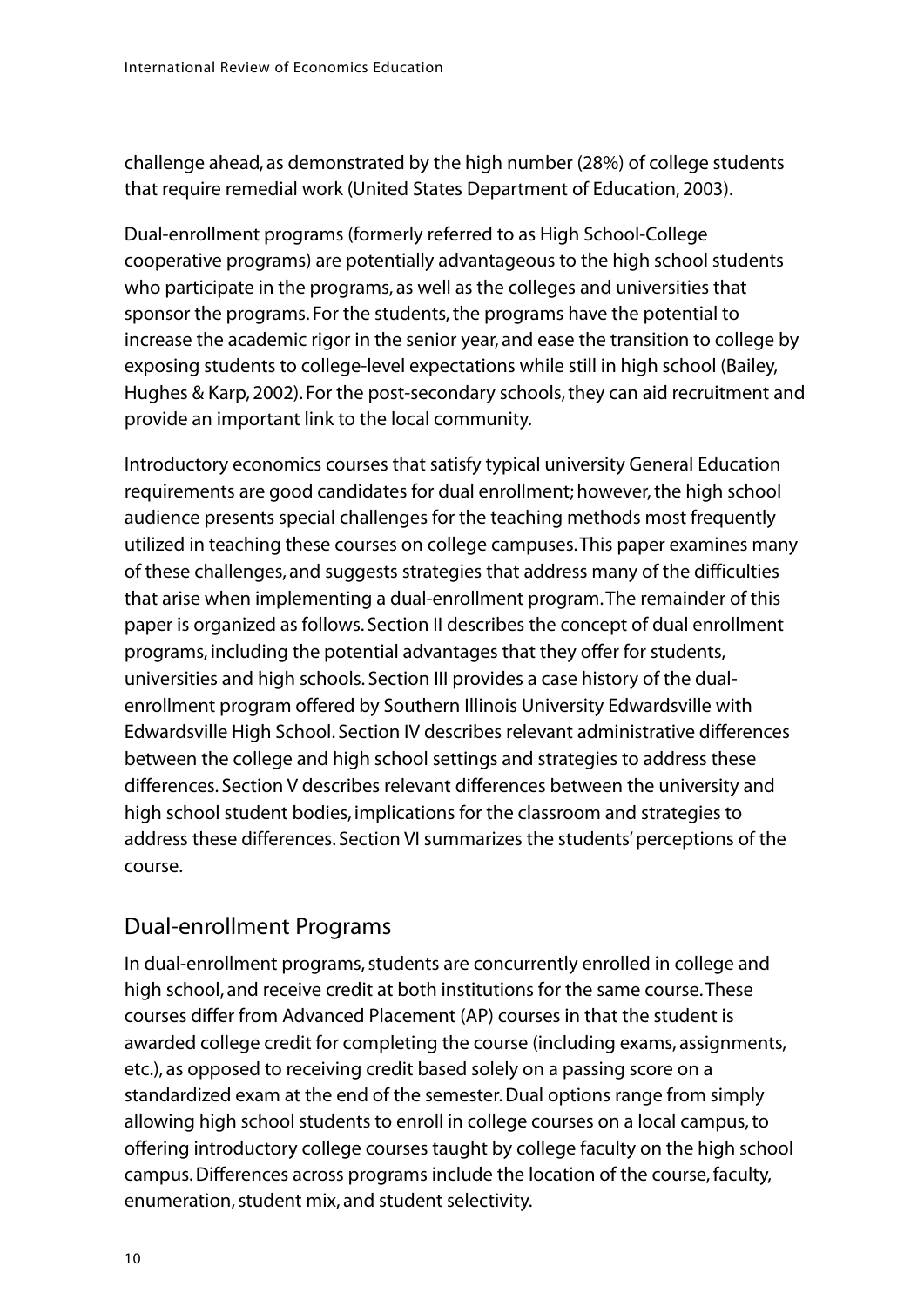Students, high schools and universities all stand to reap benefits from dualenrollment programs. Students, who often do not pay college tuition for the courses (Andrews and Barnett, 2002), accelerate their progress towards completing a college degree, and gain first-hand knowledge of the college learning experience. In addition to helping them establish college-level academic expectations, dual enrollment can help students make the psychological transition to college life (Bailey, Hughes & Karp, 2002); they are better able to visualize themselves as college material and gain confidence (Andrews and Barnett, 2002). High schools reap the benefits of increasing the width and breadth of their curricular offerings, especially for advanced students. High school curriculum may also be improved as highschool faculty and administrators become more aware of the demands placed on students at the college level. Universities can reap valuable recruitment and public relations benefits. A partnership with the local high schools to offer dualenrollment courses may make the college or university more visible and accessible to graduating students, while also raising the college or university's profile in the local community.

Universities must weigh these potential benefits against the administrative and other costs involved in participating in dual enrollment programs.The costs escalate along with the level of university commitment – the cost of adding a highschool student to a lecture hall on a college campus is negligible, while the cost of a course tailored for, and limited to, a high-school student body is much higher.

There is little in the economics literature to help university administrators embark on a cost-benefit analysis for participating in dual enrollment programs, or to guide university faculty in teaching these courses.The literature on teaching economics in high schools focuses almost exclusively on two issues: (1) Does learning take place in high-school economics courses? (See, for example, Walstad, 1992). (2) Do highschool students retain what they learn in economics courses after they enter college? (See, for example, Lopus, 1997).This existing research is not germane to the issue of dual-enrollment programs. If there is concern over whether learning takes place in traditional high-school economics classes, it seems reasonable to question whether high-school students are capable of mastering the content of college-level economics courses. On the other hand, if student ability is key to performance in college economics classes, are *gifted* high-school students perhaps more capable of mastering college level economic concepts than less-talented college students? A research finding by Melican, Debebe, and Morgan (1997) that talented high school students who took A P exams in economics outperformed college students enrolled in Principles courses suggests that college-level economics may have a role in Honors high school curriculum. At this point in time, however, the economics literature gives little guidance on how this might be accomplished.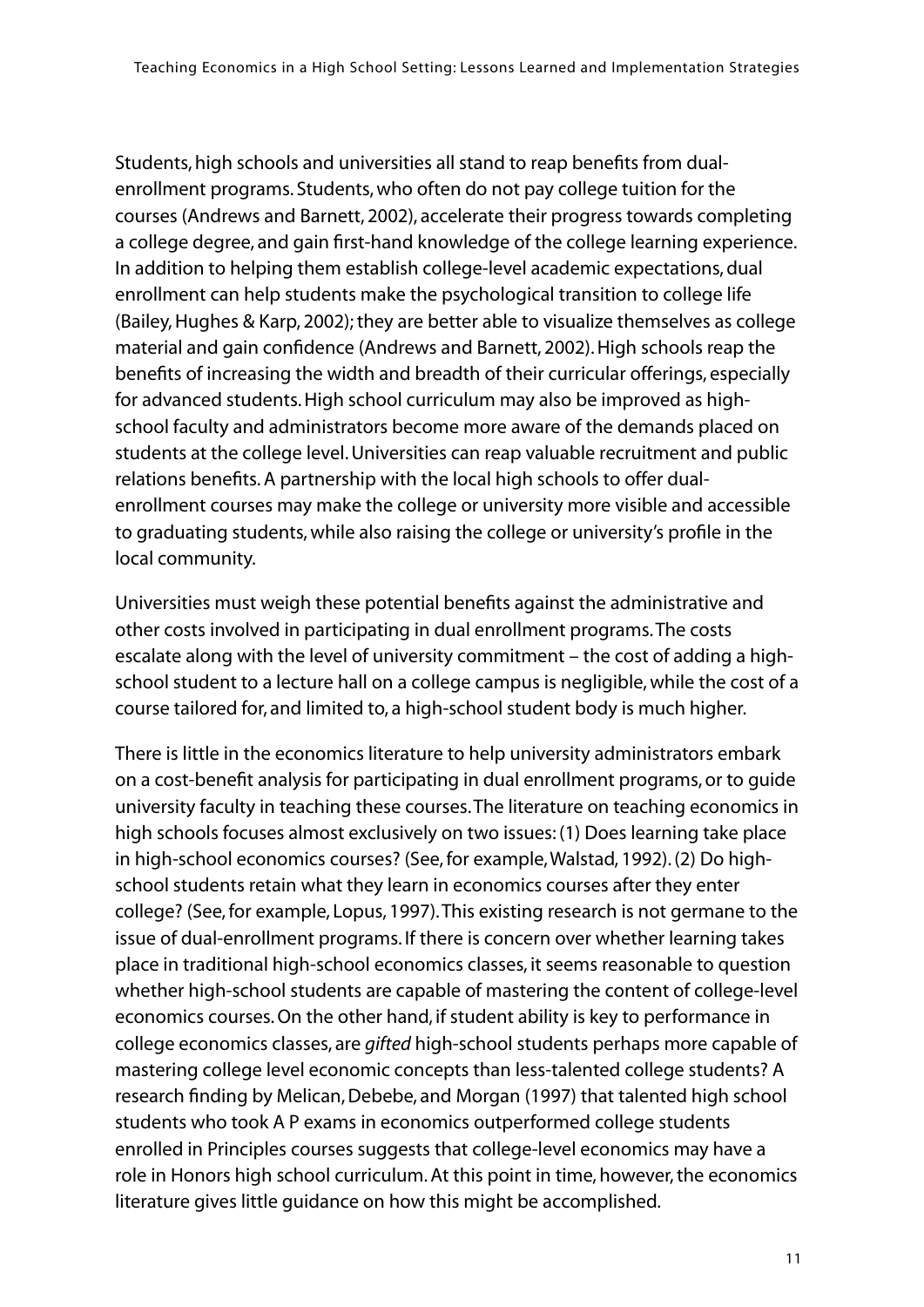In order to further the discussion regarding the role of college-level courses in high schools' Honors curricula, this paper discusses one university's experience offering dual-enrollment Principles of Economics courses at a local high school.The purpose of this paper is to identify some of the distinctive characteristics of high-school learning environments that need to be taken into account when transferring college economic courses to a high school setting.

Dual-enrollment Principles of Economics courses, taught by a tenure-track University faculty member, and limited to Honors students, were offered by Southern Illinois University Edwardsville (SIUE) to Edwardsville High School (EHS) students in order to improve recruitment and relationships with the local community.While initially it seemed like a simple arrangement, the start-up costs were higher than originally anticipated.Teaching college courses in a high school setting – even to gifted students – represents a sizeable departure from teaching the same course to college freshmen or sophomores. Although the same book, exams, and many of the same assignments were used by the same instructor, there were many differences between the same courses taught just miles apart on different campuses.We describe these differences, and discuss the teaching strategies that were adopted over time in response. Also discussed are students' perceptions of the course compared with other courses in the high school Honors curriculum, and a comparison of student learning outcomes with those of college freshmen in the same course.

## The Program1

SIUE is a medium-sized state university located in the St. Louis metropolitan area. It currently serves approximately 13,000 students, about 1,200 of whom are undergraduate majors in the School of Business.The mean ACT score of incoming freshmen in 2003 was 21.9.The ACT is a standardized test taken by high school seniors and used by colleges throughout the United States as a predictor of college performance. It is a standard college admission criterion. Although SIUE draws students from around the world, the majority of the incoming student body originates from the local area. In 2003, for example, 86% of the students were from in-state, and more than half of those students were from the two adjoining counties.2 Thus, there will be fewer and smaller socioeconomic and demographic differences between the SIUE and EHS student bodies than might exist in other dual enrollment programs.3

The University courses offered at the high school were Principles of Macroeconomics (ECON 111) and Principles of Microeconomics (ECON 112).This six-credit sequence (32 weeks of three hours per week instruction) was offered on a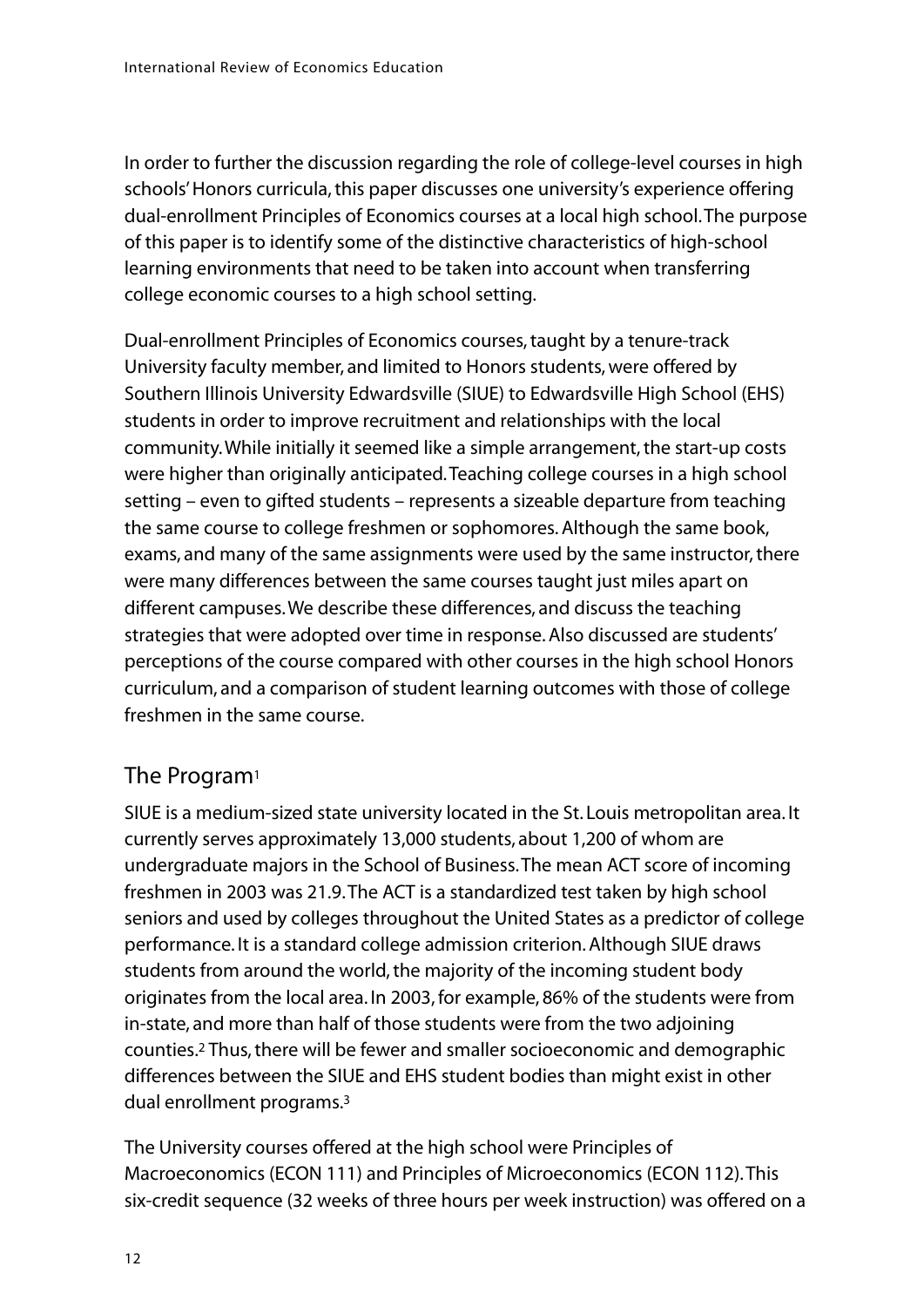year-long, five-day-a-week, schedule.The course was taught four of the five days by a tenure-track University faculty member; however, a high school teacher had to be present at all times.4 The purpose of the initiative was threefold:

- 1. Strengthen the ties between the local high school and the University's School of **Business**
- 2. Provide a boost in community relations for the University and the School of **Business**
- 3. Increase the awareness of the quality of faculty and programs offered by the University to help recruit new high-school graduates.

From the high school's perspective, it was able to strengthen the business curriculum by increasing the number and quality of economics courses they were able to offer at very little cost. It also provided an opportunity to extend the curriculum for Honors students, and to give college-bound students a chance to earn college credits.

The courses were incorporated into the high school's Honors curriculum. Enrollment in the course was restricted to students that were in the top third of their class and had, at minimum, a 3.5 GPA (on a 5-point scale)5. Students enrolled in these courses would receive dual credit – they would receive three semester hours, per course, at SIUE and also receive three-semester hours, per course, weighted credit at EHS. Eighty percent of the EHS students subsequently enrolled in colleges other than SIUE;thus, the expectation of most students when they signed up for the SIUE economics course was to transfer it for credit to other institutions. Since the courses were University courses, no special articulation agreements were necessary – their successful completion of the course and their grade would be recorded on a University transcript that could be reviewed for transfer credit at other institutions. Students did not pay any tuition for the courses – the most typical arrangement in Illinois for dual enrollment programs (Andrews and Barnett, 2002).

# Administrative Issues with Implications for Course Design and Procedures

Under the agreement between the Edwardsville Board of Education and SIUE, the grading and discipline policies of the Edwardsville School District took precedence in the case of any conflicts with standard SIUE policies.The University was responsible for providing textbooks, an instructor, and handling all registration and administrative issues related to college enrollment.The District was responsible for providing an instructor, classroom and supplies.The reason for the team teaching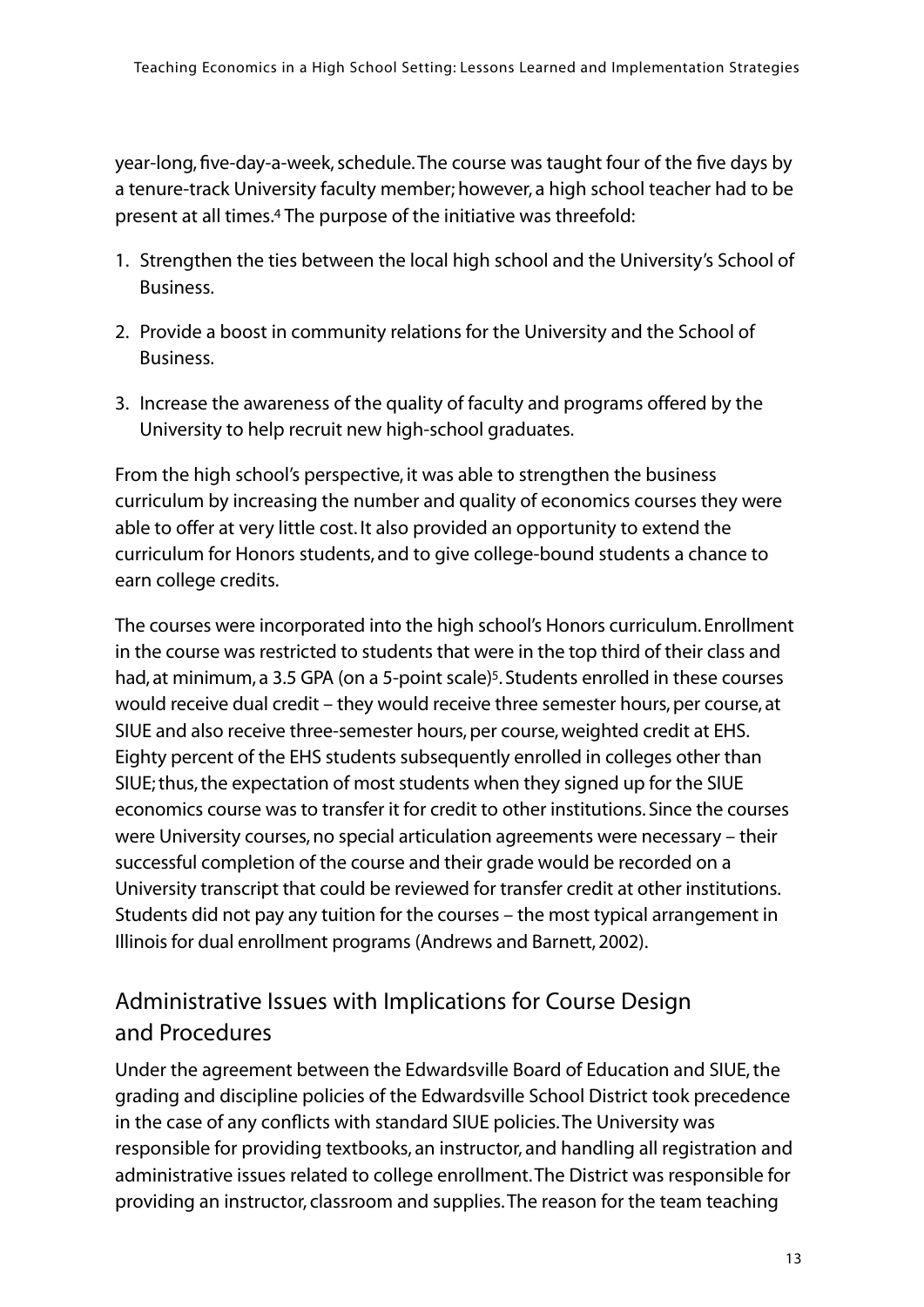was that, despite the faculty member's Ph.D. education, a high school teacher must be in the classroom at all times because the college instructor is not certified to teach in the Illinois high school system.6

Administrative issues included differences in schedules, grading procedures, and disciplinary procedures.The issue of calendar differences was substantial.The highschool calendar is two-semesters, with each semester comprised of two ten-week quarters. Classes meet for 50 minutes every day, for a total of 250 minutes a week. Students receive quarterly grades, which are then averaged, along with a final, to calculate a semester grade. In contrast, the University's semester is fifteen weeks long, with 150 minutes of contact time per week.These differences required some adjustments.The two-quarter system per semester required adjustments in grading and assignment policies to meet the ten-week reporting requirement, and the earlier end date of the University semester required that the high-school students received incompletes, which were then changed after their semester came to a close.The different school schedules created some additional inconvenience for the instructor. Not only was he required to leave campus four days a week to teach for short increments, but SIUE and EHS had different start/end dates, Christmas vacations, and Spring Breaks. As a result, the instructor's non-teaching days during the school year were reduced by approximately half.Thus, a relatively high level of commitment is required from faculty simultaneously teaching off and on campus. This commitment must be taken into account when staffing the course.

The difference in schedules did present one opportunity, however. As a result of the twenty-week, five-day-a-week schedule, there were twenty more contact hours per semester.This allowed the instructor to cover more material and allowed more time for active learning exercises and class discussion in the high school setting, as opposed to the university setting. As discussed in a later section, active learning emerged as an integral part of the teaching strategy that was developed to adapt college teaching to this high school audience.The additional class time facilitated the use of this strategy.

The student evaluation process was a second important administrative issue. As previously stated, the agreement recognized the high school's authority with regard to general grading policies.This required the college instructor to surrender some autonomy in the student evaluation process, and this required some adaptations. For example, the instructor had to adopt a different make-up policy than he used in his college class. On the college campus, students in his courses were not given the opportunity to make up exams or assignments that were missed due to unexcused absences.The high-school policy mandated that students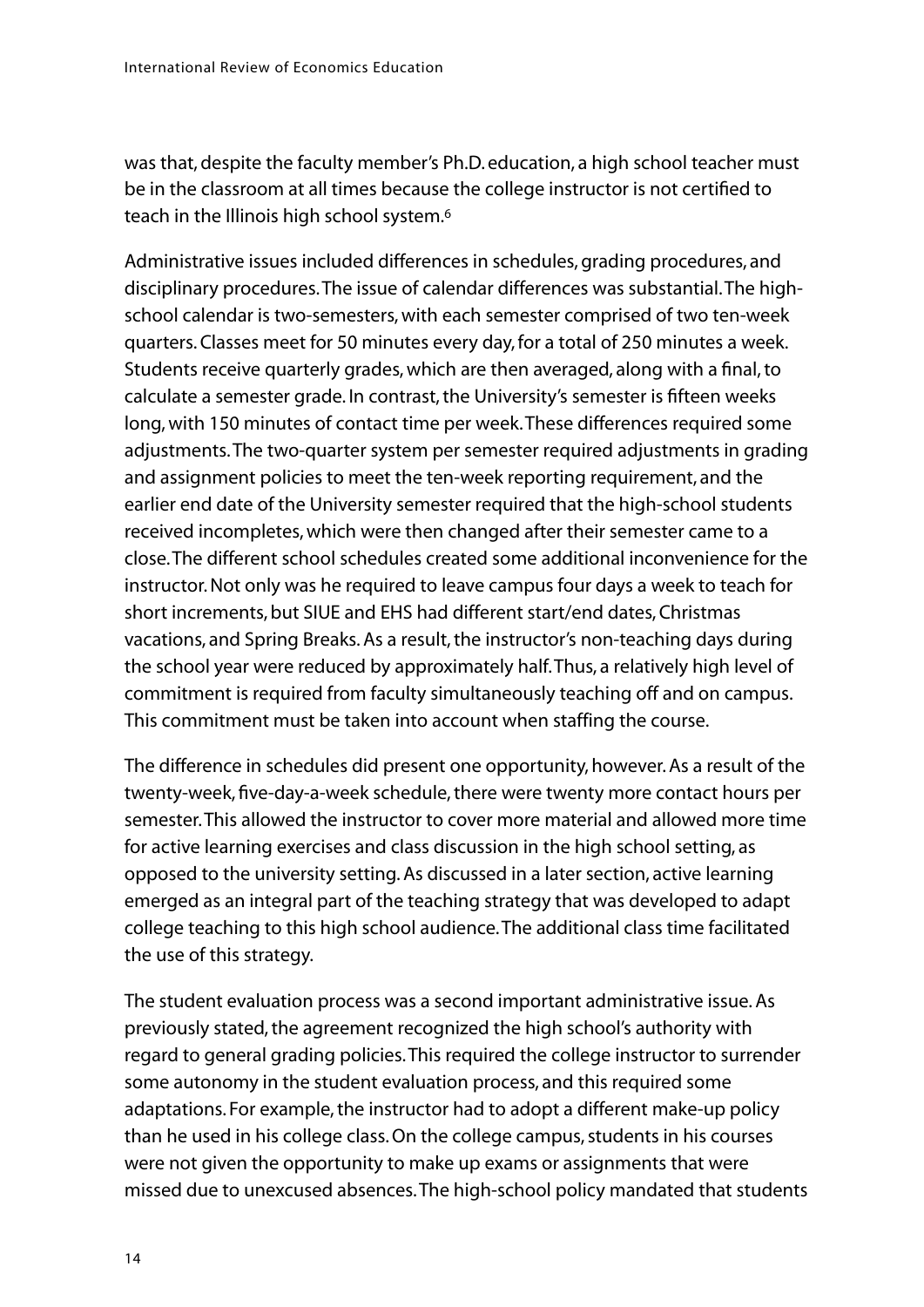that miss class due to unexcused absences must be allowed to make up work for at least 50% credit. Also, the high school's grading policy required that the final exam could carry no more than a 20% weight in the semester grade. In the college class, the instructor typically assigns a 35% weight to the final. In order to compensate, more frequent exams were given in the EHS class.

A final administrative issue that affected the way the course was taught relates to discipline. On the college campus, instructors typically can use their discretion with regard to standard disciplinary procedures. For example, disruptive students can be ejected from class or, in extreme cases, be strongly encouraged to drop the course or to take it with a different instructor.This type of reaction to discipline problems was not an option at the high school. Since the relative immaturity of the high school students resulted in substantially greater discipline problems than the instructor encountered on the college campus, this loss of authority with regard to dealing with these types of issues was problematic.

As detailed in the following section, discipline procedures are especially important given the characteristics of high school student bodies. High school students are often moody, restless, and erratic.There are intense social pressures that often influence students' classroom performance, behavior and their motivation. High school students are required to take less responsibility for their learning than college students – their schedules are dictated, and they are closely monitored by teachers.They also, on average, spend less than one hour a week outside of school on homework (Kellough & Kellough, 1999).

In response to the relative immaturity of secondary school students, classroom management is a critical issue when teaching at the high school level. Secondary education textbooks stress the importance of classroom discipline and control (see, for example, Moore, 1999). Infractions that are rare in college classrooms – including defiance of authority, serious class disruptions (continuous chatter, throwing things, calling out), and even violence – are not unusual in high school settings.7 Teachers are strongly encouraged to develop policies regarding routine behaviors like entering the classroom, sharpening pencils, handing back assignments, and devise extensive daily lesson plans – responsibilities that few university professors would associate with their jobs. Related to this point, is the multi-dimensional role that high school teachers often play as they are called upon to fulfill a more pastoral and/or extracurricular role than are their counterparts in universities.Thus, university professors who teach in a high school setting will see a host of differences between high school and university students, schedules, expectations, and classroom procedures that need to be taken into account in course development.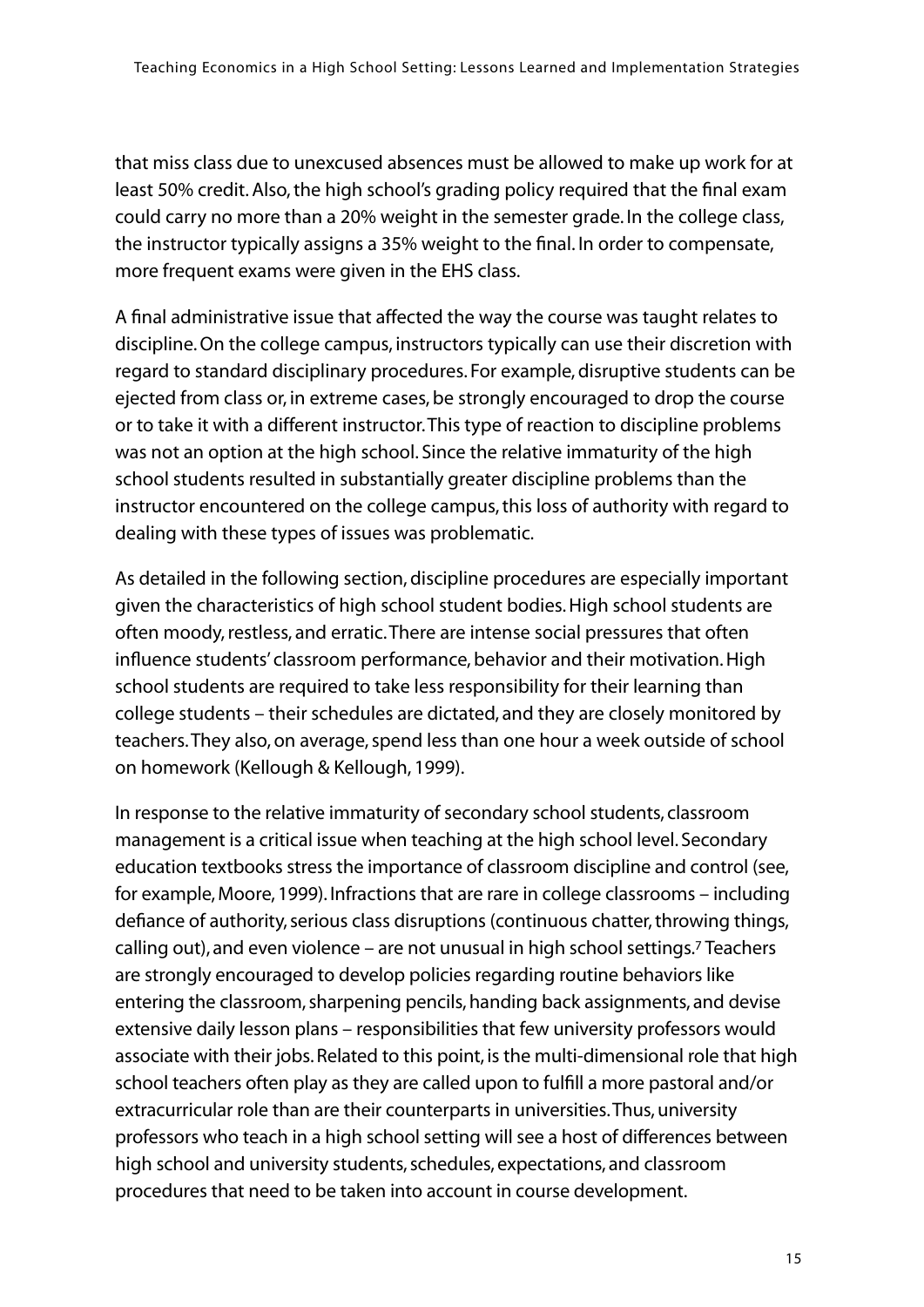# Student Body Differences with Implications for Course Design and Procedures

Two groups of students, from the same geographic region, all of them either in college or college-bound, enrolled in the same course, taught in the same town by the same professor. How many differences could there be? As it turns out, there were substantial differences. Some of these differences provided challenges, others opportunities, but all required making adjustments to how this course was taught off campus.

(1) *They take the course for different reasons.* When asked why they registered for ECON 111, the high school students cited, on average, seven different reasons (See Table 2). As expected, most students took the course, in part, because they saw it, in some form, as preparation for college – to find out more about college courses (80%), it was a cheap way to get college credit (65%), and to get a head start in college (65%). More than half, however, cited additional reasons – they heard good things about the course from other students (80%), because it's a weighted course (75%), it sounded like fun (70%), their friends were taking the course (70%), and interest in economics (75%). In contrast, advice from parents and guidance counselors carried relatively little weight.

University students overwhelmingly noted that they registered for the course because it was required for their major or as a General Education requirement (80%) – reasons that were not directly relevant to the high school students.8 Advice from counselors carried about the same weight (24%) as it did for the high school students,while advice from parents was irrelevant (0%).The more social reasons that were emphasized by the high schools students carried little or no weight with this student group:the course sounds like fun (0%), I heard good things about the course (2%), and my friends were taking this course (11%).

What are the implications for the more complex motivation for the high school students taking the course? First, their expectations are multi-dimensional, and probably higher than that of the college students.The overwhelming majority of the college students are attending this course because they have to – passing the course with an acceptable grade meets this goal.The high school students, on the other hand, expected to learn about more than just economics – they wanted to learn about college.This is, in fact, one of the key motivators of offering dual enrollment programs: to expose high school students to college level course content and expectations. Even though ECON 111 is taken early in the typical college student's career, the high school students needed more socialization to college-level expectations than their counterparts on the SIUE campus.Thus, one of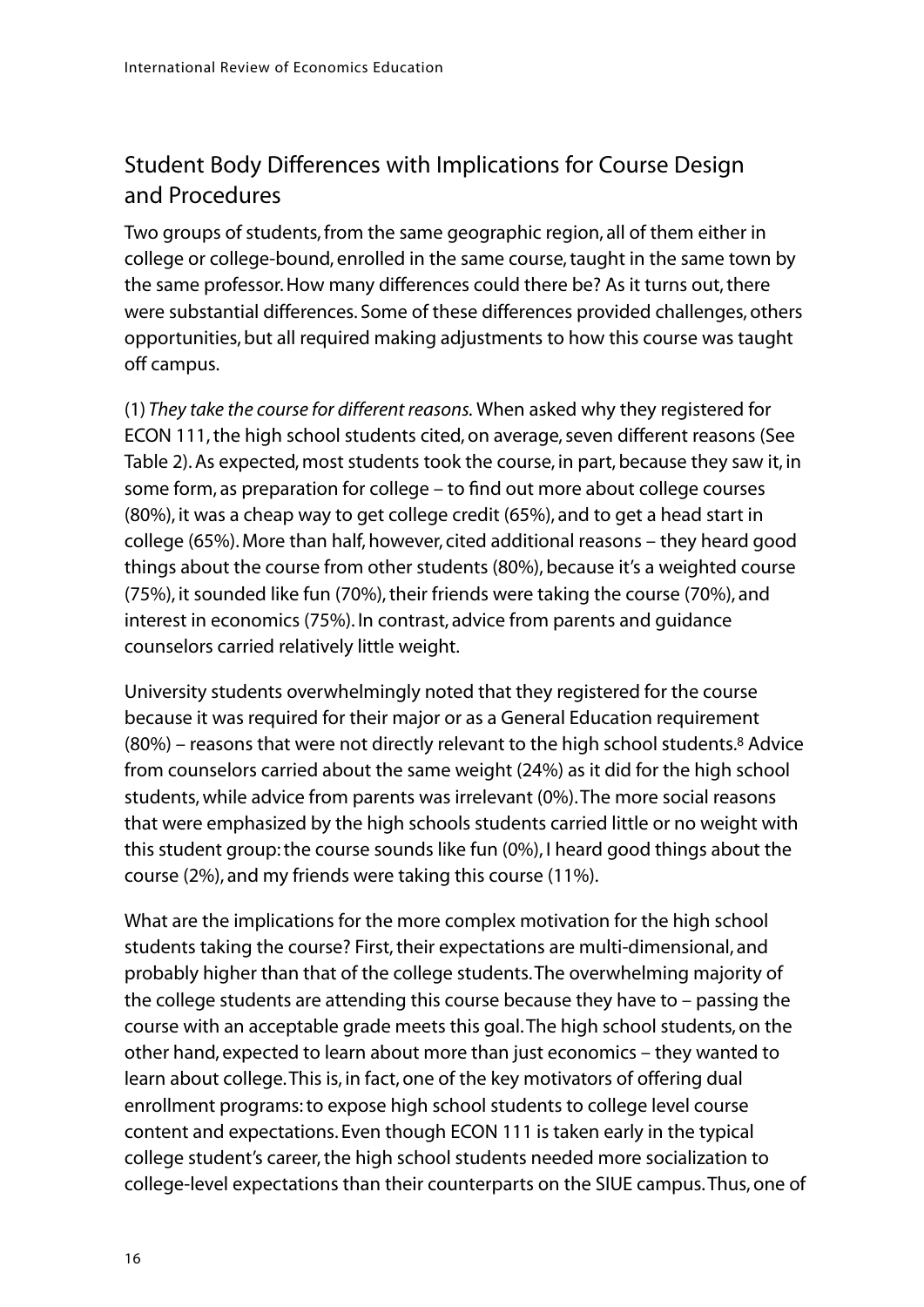the instructor's goals in these types of teaching assignments should be to ease the students' transition from high school to a university setting. Second, the social motivation of the high school group cannot be ignored.The students expect to enjoy the course, partly because they have heard good things about it, and partly because their friends are in the course.The importance of having their friends in the class presents some discipline problems that are discussed below.

(2) *The high school students, in this instance, have more academic ability.* Because of the Honors designation of the ECON 111 and 112 courses in the high school curriculum, the students in the high class are academically gifted. All of the students are in the top third of their class, with the average class rank of 44 out of 480 (top 9%). Other indicators of their superior academic skills include average ACT composite scores of 29.3 (96th percentile), average ACT math score of 31.5 (99th percentile), and an average high school Grade Point Average of 3.98. In comparison, the SIUE students show a greater distribution of academic ability than the high school students, and a lower average ability. SIUE students' average ACT composite was 23, and their college GPA was 2.9.The high school students took more math courses, and, since performance in mathematics courses is a key determinant of student performance in economics courses (Hafer and Hafer, forthcoming), Honors high school students have the potential to outperform college freshmen on campus – a pattern that was borne out in this case (95–100% B and above grades in HS class vs. 60–63% B and above in university sections with the same instructor

(3) *The high school class was more homogeneous.* As indicated by the descriptive statistics reported in Table 1, the high school students were a homogeneous group. There was little variation in age (all were born in 1980), race (100% Caucasian), intellectual ability, and educational background.The students were also similar in the way they spent their time: 90% were involved in extracurricular activities and 80% of the students had part-time employment. Students, on average, spent 12.2 hours a week at work, 7.3 hours on extracurricular activities, and 3.7 hours a week on out-of-class school work. Ninety percent of the students envisioned professional careers for themselves (engineering, law, medicine, teaching).

In contrast, the college group was more diverse.The average age was 25, with a minimum age of 18 and a maximum of 54.Thus, students in the college classroom were more mature than would be indicated simply by observing their class standing (high school senior vs. college freshmen). One-third of the college students were African-American, 11% were married, and 16% had children. A similar portion of the students work (84%), but on average they work more hours than the high school students – 23.9 with a standard deviation of 14.5 hours.There is a larger variance in academic ability in the college class as measured by college GPA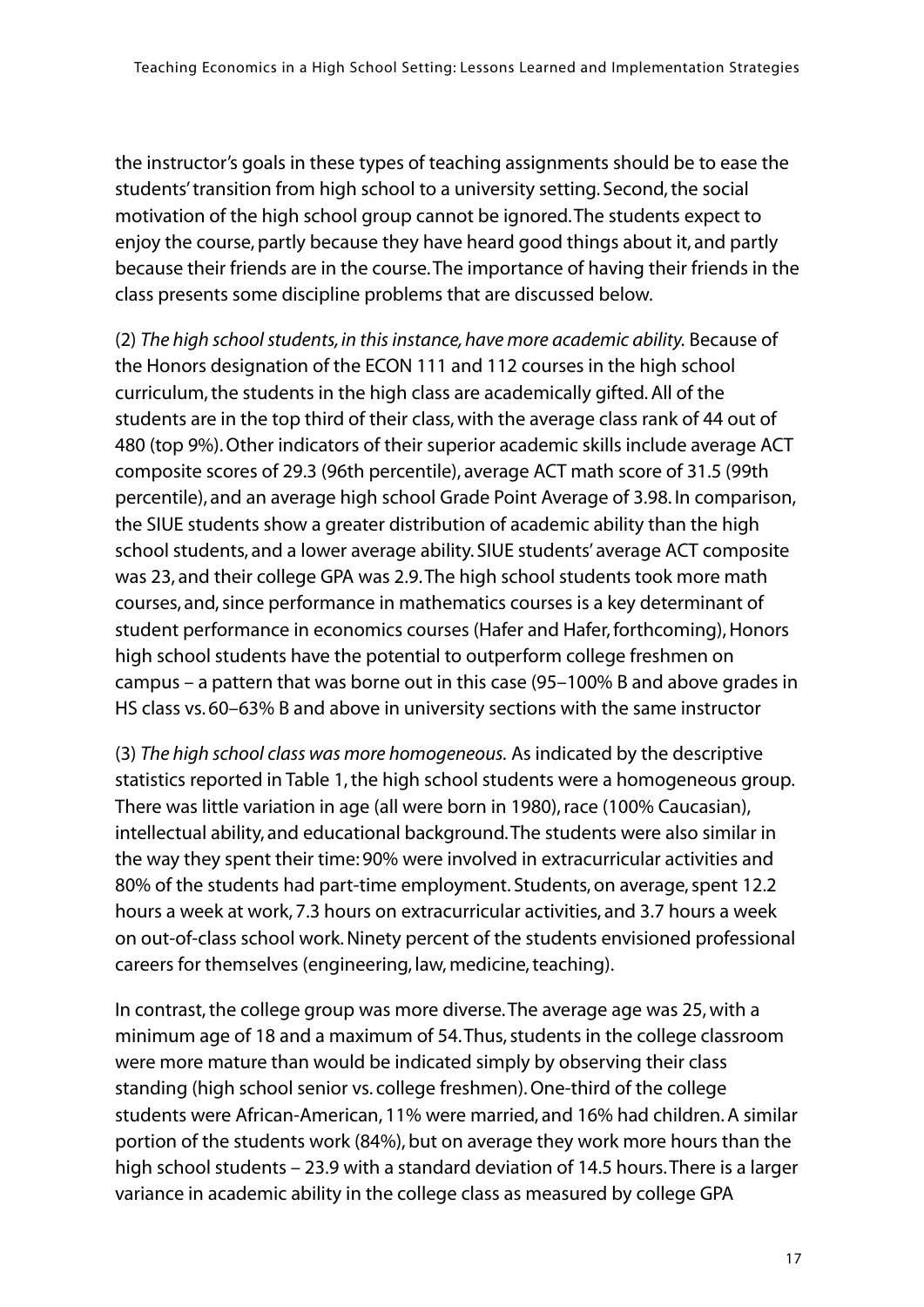| Variable                                      | <b>S.I.U.E.</b> | <b>EHS</b> |
|-----------------------------------------------|-----------------|------------|
| Mean A.C.T. Composite                         | 23.1            | 29.25      |
| Mean A.C.T. Math                              | 27.25           | 31.5       |
| Mean Age                                      | 25              | 18         |
| Percent Male                                  | 51%             | 75%        |
| Mean H.S. Rank                                | Top 33%         | Top 10%    |
| Percent Married                               | 11%             | 0%         |
| Percent with Children                         | 16%             | $0\%$      |
| Mean Hours Spent on Extra-Curricular Activity | 4.8             | 7.3        |
| Percent Working                               | 84%             | 80%        |
| Mean Weekly Hours Working                     | 23.91           | 12.24      |
| Mean Hours per week spent on School           | 5.4             | 3.7        |
| Percentage African-American                   | 33%             | 0%         |
| Mean number of Math Courses taken             | 3.9             | 4.7        |
| Mean Grade Point Average in Math Courses      | 2.9             | 3.3        |
| Percent knowing other students in the course  | 29%             | 100%       |
| Number of Cases                               | 45              | 20         |

#### **Table 1:** Summary of SIUE and EHS Sections

#### **TABLE 2:** Reasons Students Took Econ 111/Econ 112

| Reason                                          | <b>EHS Students</b> | <b>SIUE Students</b> |
|-------------------------------------------------|---------------------|----------------------|
| It's required for General Education or my major | ∗                   | 80%                  |
| Advice from Advisor/Counselor                   | 25%                 | 24.4%                |
| To help me get a job                            | ∗                   | 13.3%                |
| To help me get into graduate school             | ∗                   | 6.7%                 |
| Advice from parents                             | 20%                 | $0\%$                |
| I heard good things about the course            | 80%                 | 2.2%                 |
| My friends were taking the course               | 70%                 | 11.1%                |
| Interest in economics                           | 75%                 | 17.8%                |
| Get a head start on college                     | 65%                 | ∗                    |
| To help me get into college                     | 40%                 | ∗                    |
| To find out what a college course was like      | 80%                 | ∗                    |
| To raise my GPA                                 | 45%                 | 2.2%                 |
| Inexpensive college credit                      | 65%                 | ∗                    |
| Because it is a weighted course                 | 75%                 | ∗                    |
| Sounded like fun                                | 70%                 | 0%                   |

\* Option not present on Questionnaire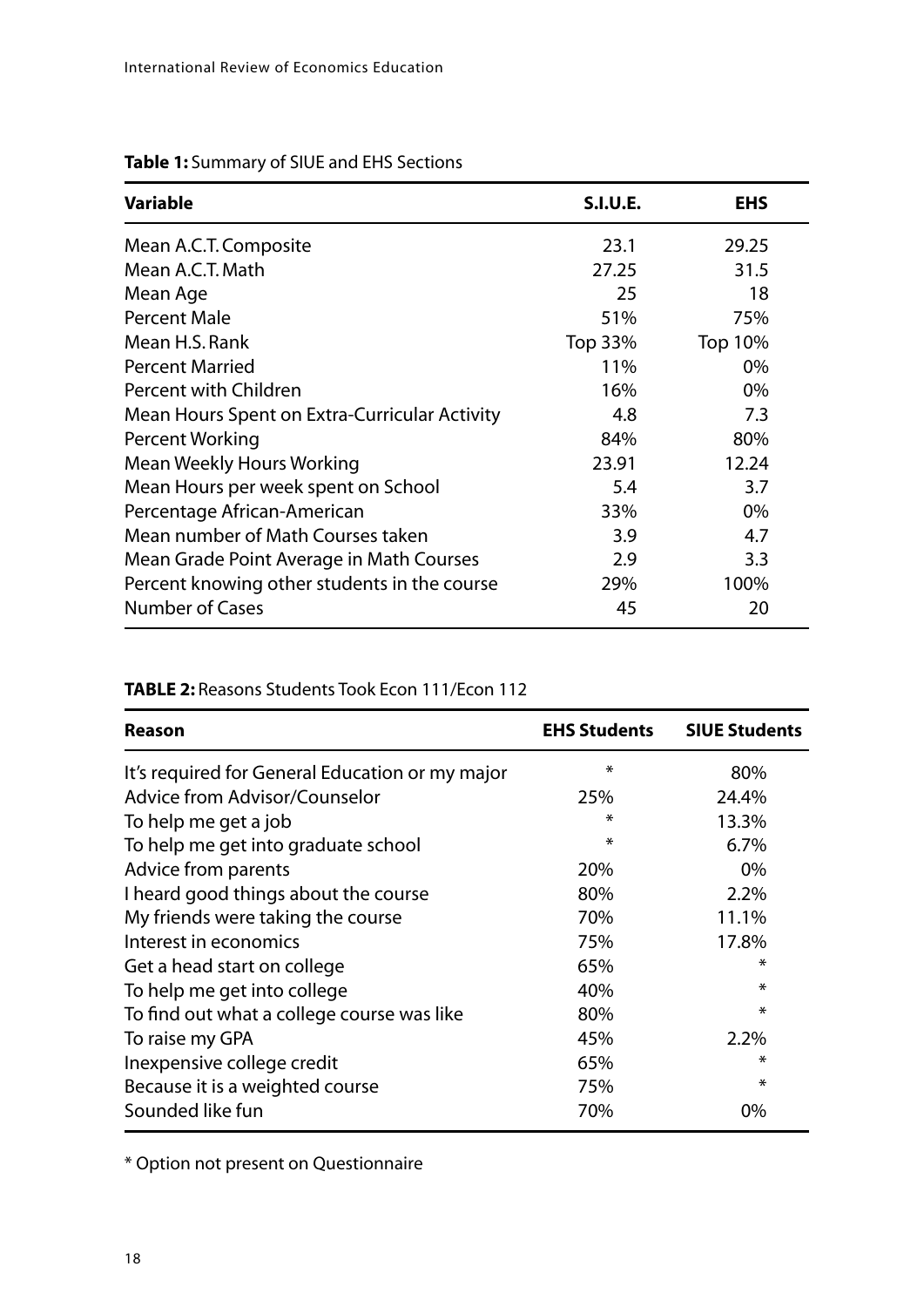(ranging from 1.9–4.0, with an average of 2.9) and ACT scores (range of 16–34, with an average of 23.1).The college students spent less time in extracurricular activities (4.8 vs. 7.3 hours per week) and more time on homework (5.4 vs 3.7 hours per week) than the high school students.

The uniformly-high intellectual ability of the high school creates some real opportunities for the instructor. Since most teachers feel compelled to 'teach to the average', the higher mean intellect means that the instructor could move at a faster pace, and could cover some advanced concepts (for example, deriving a demand curve using indifference curve analysis) that were not routinely covered in the college Principles class. Furthermore, it was a luxury to not have to teach to multiple 'audiences' at the same time.The superior writing, computer and research skills of the EHS students, combined with their intellect, allowed for more challenging assignments than were normally given by this instructor in this class on the university campus.Thus, the instructor could teach at a higher level in the high school class than he could in the college class – a conclusion that seems, at first blush, to be counter-intuitive. Furthermore, as data on student perceptions will show, even though the high school class covered more content and had more difficult assignments, there were opportunities to make the course even more challenging than the course taught on the college campus.

(4) *There was more sociability/familiarity with other students in the high school class*. One of the most significant differences between the student bodies with implications for teaching strategies is the presence of a strong, established social structure in the high school setting. ECON 111 is treated as part of the Honors curriculum available to a relatively small group of students who register for courses as a cohort. All of the high school students knew every other student in the class before taking the course – on average they had six friends in the course. In contrast, 71% of the university students knew no one in the class, and only 11% reported having a friend in the class.

This entrenched social structure, combined with the students' young ages, inevitably led to discipline challenges.As is not atypical of high school students, learning did not always appear to be the students' top priority in the classroom. In contrast, since the college students, by and large, only attend class to learn the material (i.e., there was no social motivation), could choose not to attend class, and knew few, if any, other students in the class, the classroom environment was much more controlled and professional. In comparison, the high-school class was more disorderly and, as a result, the classroom style and techniques that were successful for the instructor in a college setting proved to be inadequate in the high school environment. Furthermore, lecture formats, the most widely used form of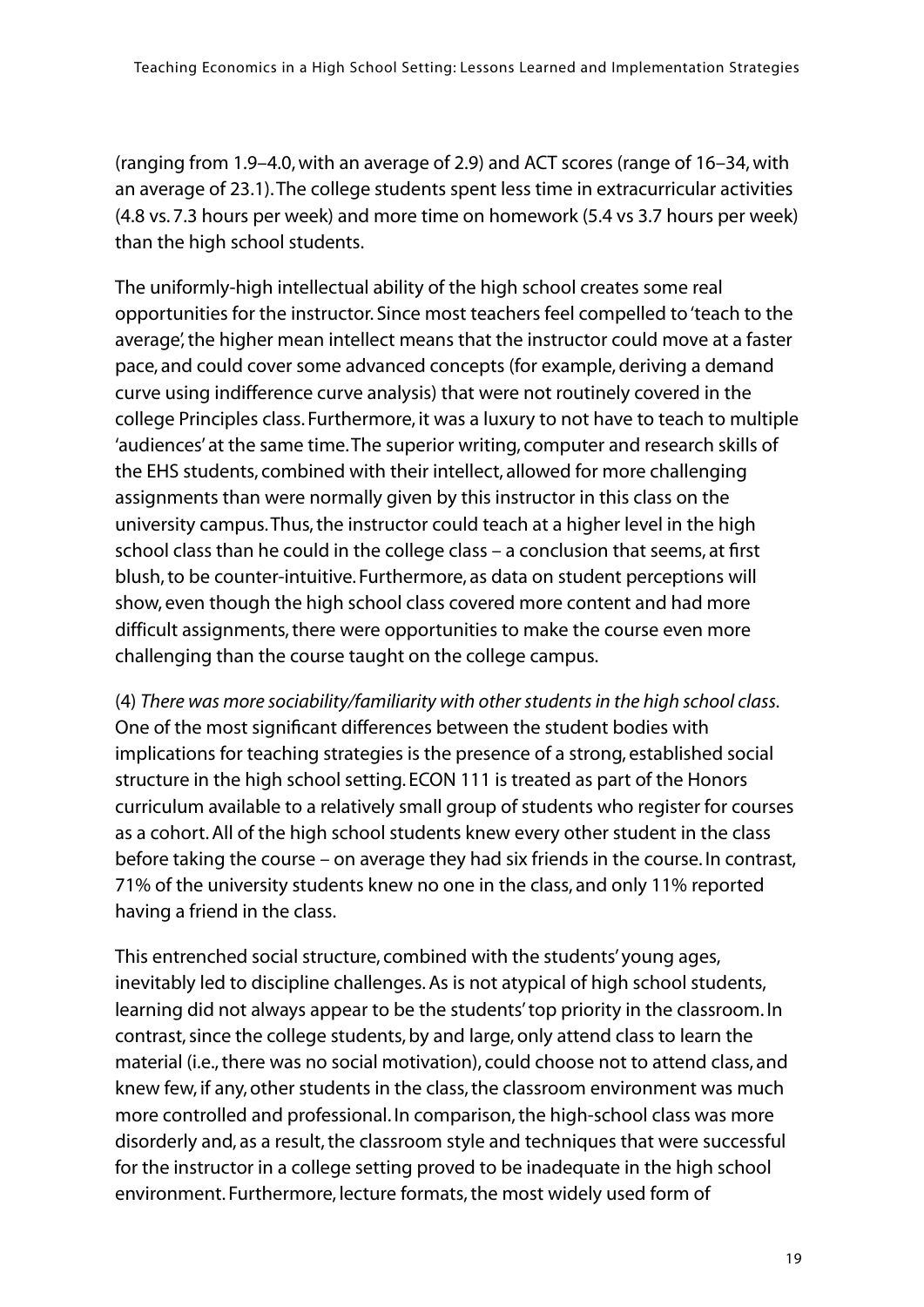instruction in college economics courses (Becker and Watts, 2001), are not widely used in high schools.Thus, to be effective with this relatively immature student group, that was largely unfamiliar with the lecture format, the instructor needed to do two things: keep the students under control and keep them interested.These goals were often at odds; as active learning was adopted in the classroom to engage the students' interest, the need for discipline actually increased.

Classmate familiarity generated at least one classroom benefit – almost all of the students felt comfortable with classroom discussion.This class made greater use of class discussions than most other classes in their curriculum, a practice that was made easier to implement by students' willingness to speak in front of a nonthreatening, familiar group (see Table 3). Class discussions took up approximately 20% of class time, with topics ranging from current events to economic history. Furthermore, since the most prominent form of instruction in college classes is discussion, rather than the extensive lecturing that is typical of high school economics courses, developing student skills in this area is germane to their subsequent college performance.

Actively involving students in the learning process through exercises, discussions, and other 'hands on' activities emerged as a key teaching strategy at the high school. In addition to active learning's benefits of improved student retention and enabling higher-level learning, surveys indicate that students find this approach to learning more interesting. Given the shorter attention span of this younger group, and their expectations that the class would be interesting and fun as well as informative, active learning was an appropriate pedagogy for teaching collegelevel content in a high school setting. Examples of active learning exercises included a stock market game, an in-class exercise where students designed marketing campaigns for different types of markets, and role-playing Congressional policy debates.

Active learning typically involves group work in class.This is where the social factor has the potential to disrupt the learning process. In a college setting, where the student body is more mature and not as connected socially, there are few distractions and student groups stay on task reasonably well. In contrast, high school students, left to their own devices, will quickly turn a group setting into an opportunity for social discourse.Thus, the group process needs careful supervision. Avoiding self-selected groups, which is guaranteed to cluster friends together, is also a strategy to minimize distractions within groups. Finally, the instructor may find – as ours did – that a more formal and assertive teaching style is appropriate for this younger group of students.This is one area where college instructors should elicit advice from high school teachers who need to rise to this challenge every day.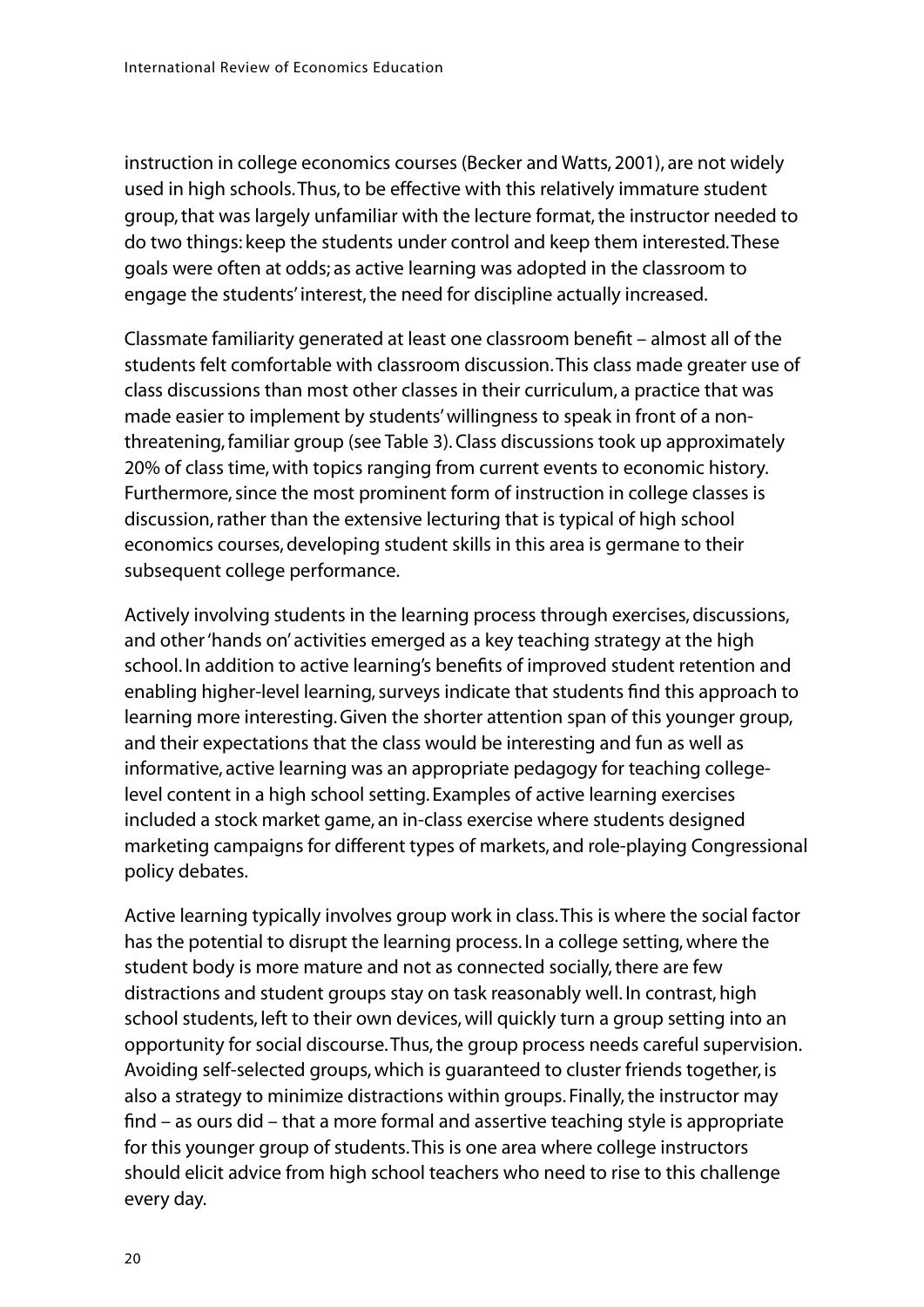**TABLE 3:** Perceived Differences Between ECON 111/112 at EHS and Other Courses Taken by EHS Students During Senior Year

| Difficulty of:                 | Much<br><b>More</b><br><b>Difficult</b> | <b>Somewhat</b><br>more<br><b>Difficult</b> | <b>Equally</b><br><b>Difficult</b> | <b>Somewhat</b><br>less<br><b>Difficult</b> | Much<br><b>Less</b><br><b>Difficult</b> |
|--------------------------------|-----------------------------------------|---------------------------------------------|------------------------------------|---------------------------------------------|-----------------------------------------|
| Material covered in class      | 10%                                     | 55%                                         | 20%                                | 15%                                         | 0%                                      |
| Assignments                    | 15%                                     | 50%                                         | 35%                                | 0%                                          | 0%                                      |
| Exams                          | 20%                                     | 45%                                         | 35%                                | 0%                                          | 0%                                      |
| <b>Developed Your:</b>         | Much<br>More                            | Somewhat<br>More                            | <b>The</b><br>Same                 | Somewhat<br>Less                            | Much<br>Less                            |
| Critical Thinking/Analytical   | 15%                                     | 35%                                         | 45%                                | 5%                                          | 0%                                      |
| <b>Writing Skills</b>          | 0%                                      | 5%                                          | 55%                                | 45%                                         | 0%                                      |
| <b>Presentation Skills</b>     | 25%                                     | 55%                                         | 20%                                | 0%                                          | 0%                                      |
| <b>Research Skills</b>         | 5%                                      | 40%                                         | 55%                                | 0%                                          | 0%                                      |
| <b>How Much I:</b>             | Much<br><b>More</b>                     | <b>Somewhat</b><br>More                     | <b>The</b><br>Same                 | <b>Somewhat</b><br>Less                     | Much<br>Less                            |
| <b>Learned in this Class</b>   | 15%                                     | 45%                                         | 35%                                | 5%                                          | 0%                                      |
| <b>Enjoyed Coming to Class</b> | 35%                                     | 60%                                         | 5%                                 | 0%                                          | 0%                                      |
| Instructor's:                  | Much<br>More                            | <b>Somewhat</b><br>More                     | <b>The</b><br>Same                 | Somewhat<br>Less                            | Much<br>Less                            |
| Knowledge                      | 85%                                     | 5%                                          | 10%                                | 0%                                          | 0%                                      |
| Education                      | 90%                                     | 10%                                         | 0%                                 | 0%                                          | 0%                                      |
| <b>Professional Experience</b> | 60%                                     | 30%                                         | 25%                                | 0%                                          | 0%                                      |
| <b>Teaching Ability</b>        | 45%                                     | 30%                                         | 25%                                | 0%                                          | 0%                                      |
| <b>Class Time Devoted To:</b>  | Much<br><b>More</b>                     | <b>Somewhat</b><br>More                     | <b>The</b><br>Same                 | <b>Somewhat</b><br>Less                     | Much<br>Less                            |
| Lectures                       | 35%                                     | 55%                                         | 10%                                | 0%                                          | 0%                                      |
| <b>Class Discussions</b>       | 15%                                     | 50%                                         | 25%                                | 5%                                          | 5%                                      |
| <b>In-Class Exercises</b>      | 5%                                      | 30%                                         | 30%                                | 30%                                         | 5%                                      |
| Presentations                  | 15%                                     | 60%                                         | 25%                                | 0%                                          | 0%                                      |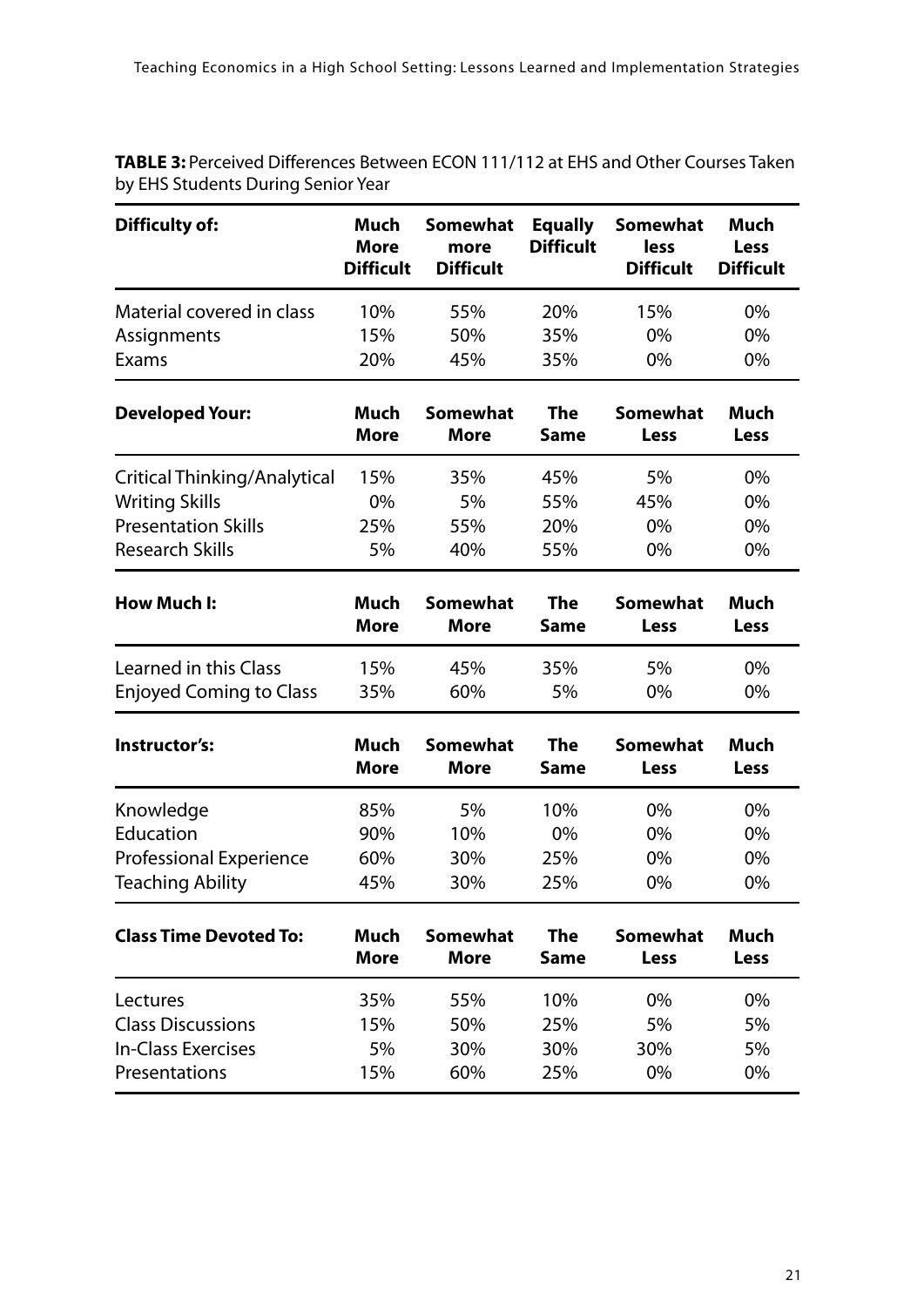# Students' Perceptions Regarding the Course

How different were the college-level economics courses taught at the high school from the other courses in the Honors curriculum? Our *a priori* assumptions are that the college courses would be very different from the high school courses with regard to content, rigor, and pedagogy. Is this true? Answering this question will help other faculty in adapting courses for high school settings. Since few college faculty members have high school teaching experience, they do not have first-hand knowledge of what goes on in a high school classroom. If the differences *are* great, faculty will need to be much more explicit about communicating their goals, teaching philosophy, standards and expectations to students, as well as classroom procedures. If students know what to expect, they can adjust their behavior and work habits accordingly. Faculty need to know what the main departures are between their class and other courses in the students' curriculum in order to ease the high school students' transition to college-level courses.

Students in the high school class were asked to rate the college economics courses on different dimensions compared with other classes taken during their senior year. The results of these questions are presented in detail in Table 3.The majority of students that took ECON 111 and ECON 112 felt the course was substantially different in a number of aspects.(Only 5% of students *disagreed* with the statement "ECON 111/112 was different from other courses I took this year.")

First, they perceived differences in how class time was utilized. Eighty percent agreed with the statement that class time was used differently in the economics courses than in their other courses. Over 90% felt that there were more lectures, 65% felt there was more in-class discussion, and 75% indicated there were more student presentations than in their other courses.This is consistent with other surveys of freshmen who identified the lecture systems as the most noticeable difference in the high school and college learning environments. Students reported that one activity – in-class exercises – received a comparable amount of time (30%) or less time (35%) than in their other courses.Thus, although the instructor used more in-class exercises in the high school version of the class than in the college classroom, apparently even greater use of these exercises is made in some other courses. Since one of the primary goals of the dual enrollment courses is to expose students to college level courses, it is not inappropriate that there are some significant differences in the teaching methods between this and other courses in their curriculum.

Second, the students felt that the economics courses did a better job of developing some of their skills than their other courses. In particular, they thought that the courses developed their research skills (45%) and presentation skills (80%) more so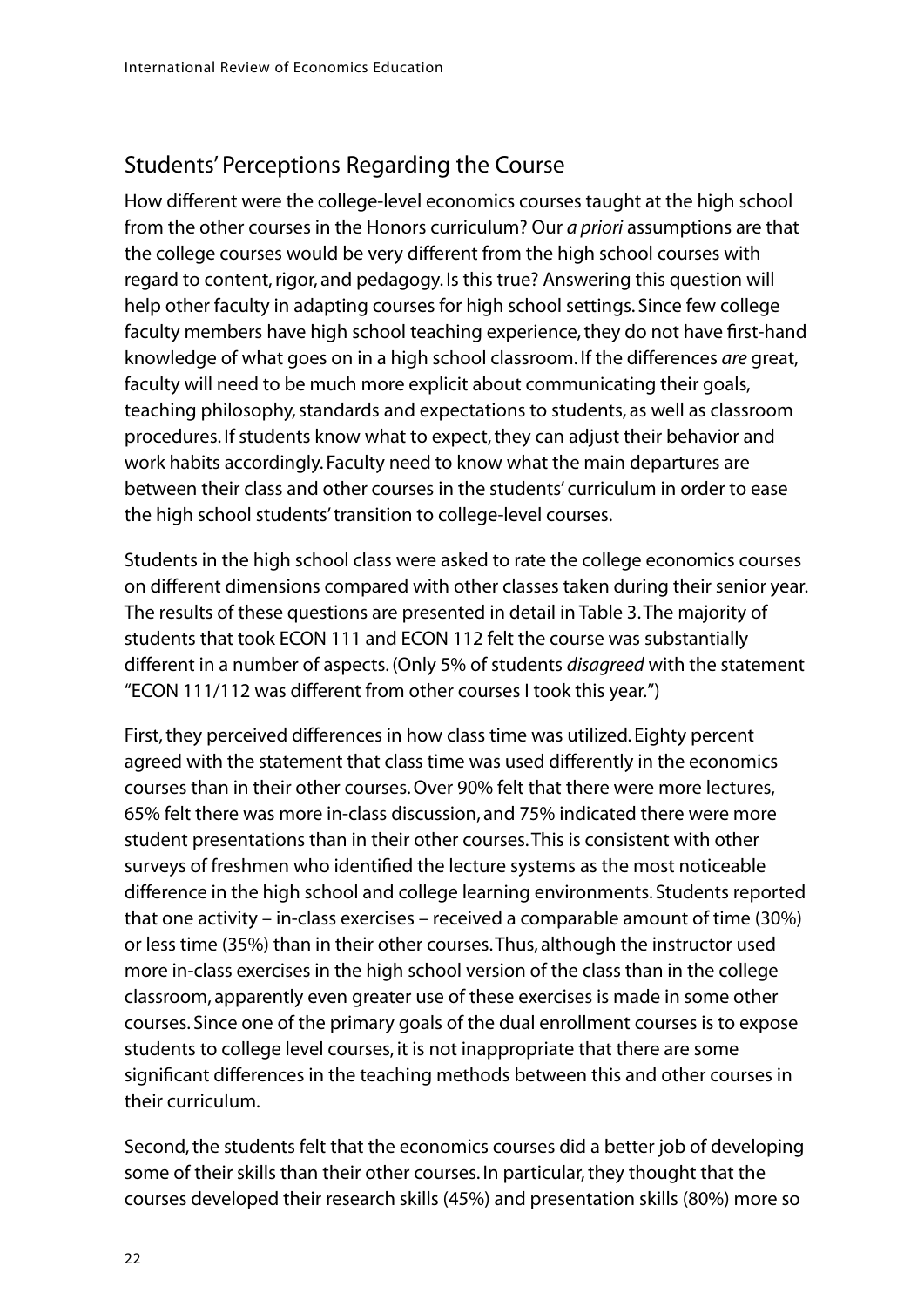than did their other courses. On the other hand, 45% thought the course did less to develop their writing skills than their other courses (55% said their skills were developed about the same).These results are probably similar to what would be found when asking college students to compare economics Principles courses with other courses in their general education curriculum – most Principles courses do not focus on writing.The high-school data does seem to suggest there is an opportunity for increasing the writing component of the economics course taught there, if this is consistent with the instructor's teaching goals. On the other hand, students' writing skills appear to receive a fair amount of attention elsewhere in their Honors curriculum, which was borne out in the high grades most students received on their paper assignments in ECON 111 and 112.

Third, as would be expected, the students perceived a difference in the level of difficulty associated with the course: 65% thought the material, exams and assignments were more difficult. (None of the students thought that the exams or assignments were less difficult.) Forty-eight percent felt there were higher standards in these courses (37% saw no difference in standards), 53% thought the courses were harder, and 47% thought it was harder to get a good grade. Again, these perceptions are appropriate given the added rigor of a college course.

This perception of added difficulty was *not* reflected in the amount of time spent out of class on schoolwork; all of the students said that they spent one hour a week or less on these courses, which was comparable to what they spent on other courses.On a separate question, only 25% of the students said that they put more effort in the economics courses than in their other courses (50% put forth the same effort).9 Given the perception of added difficulty, it is not surprising that 60% thought that they learned more in this course than in their other Honors courses. What is surprising is that 95% of the students said that they enjoyed coming to this class more than their other classes.This suggests that students were not frustrated with the added level of difficulty. It also suggests that the instructor was able to make the material understandable and make the course interesting to the students.

A fourth difference was that the students perceived the instructor to be more knowledgeable than their high school teachers (90%), have more education (100%), more professional experience (90%), and better teaching ability (75%). None of the students ranked the SIUE professor lower than their high school teachers on any of these dimensions. Given these perceptions, it was not surprising that 90% of the students ranked the instructor higher overall than their high school teachers, the same percentage that said they would like to take another course from this instructor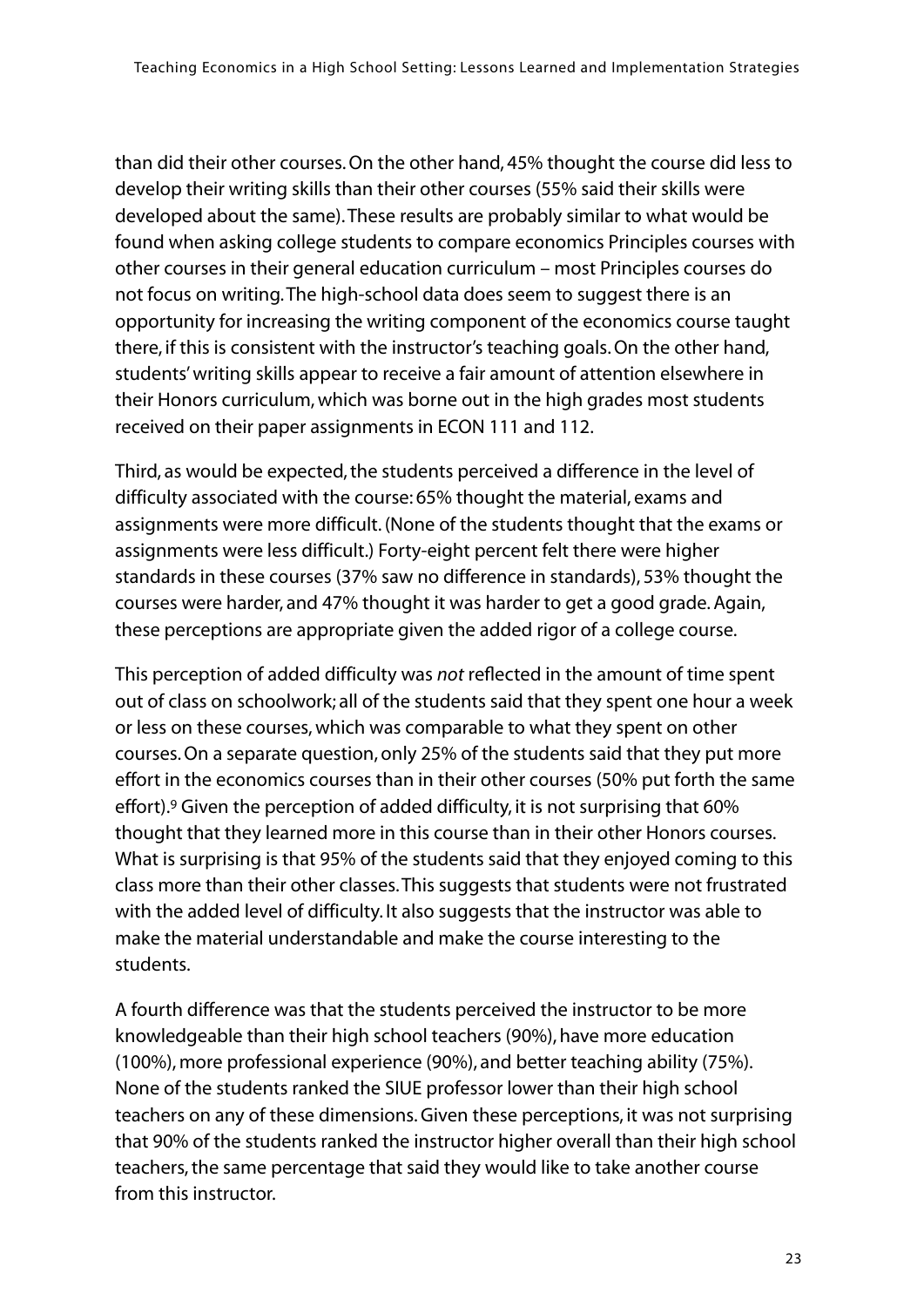One of the students' goals in taking the course was to learn more about college courses – they expected these courses to be different from their other courses on this respect – and survey data indicates that this goal was met. Ninety percent of the students agreed with the statement that they felt that they were in a college course, 63% felt that they knew more about college as a result of taking the courses, and 75% thought the courses did a better job of preparing them for college courses than their other classes. Finally, 57% of the students felt the course increased their confidence in their ability to handle college.

In closing, the high school students perceived significant differences between the college-level economics courses and the other courses in their Honors curriculum with regard to course content, course design, rigor and standards, and the instructor's qualifications.Their overall evaluation of the course strongly indicates that these differences were viewed positively – 65% of the students indicated that the course was better than their other courses (no one thought it was worse), 95% thought it was a good experience, and 100% would recommend it to a friend.

# Concluding Remarks

In this paper we have argued that moving a typical freshmen level course into a high school setting involves considerably more than simply changing locations.We have identified differences in administrative procedures and the student bodies that needed to be taken into account when transferring college-level courses to a high school setting. Administratively, school district policies required changes in grading policies, disciplinary actions, and scheduling.The college course was modified to fit the high-school schedule (not the other way around), which required the college instructor – who was also teaching courses at the university campus – to teach on two different schedules, with non-overlapping holidays, etc.

With regard to differences in the classroom environment, we identified four key differences in the college and high school student bodies that had implications for course design and teaching strategies: student motivation for taking the courses, academic ability, diversity in the classroom, and social ties among students.These differences created the opportunity to cover more challenging content in the high school courses, teach at a faster pace, incorporate more challenging assignments, and more readily involve students in classroom discussion. It also created the need for incorporating socialization to college as a secondary goal in the course, to actively involve students in the learning process, and to adopt stricter supervision of classroom exercises than was necessary in the college setting.

As identified earlier, the goals of this program were to strengthen the ties between the University and the high school, increase the awareness of the University's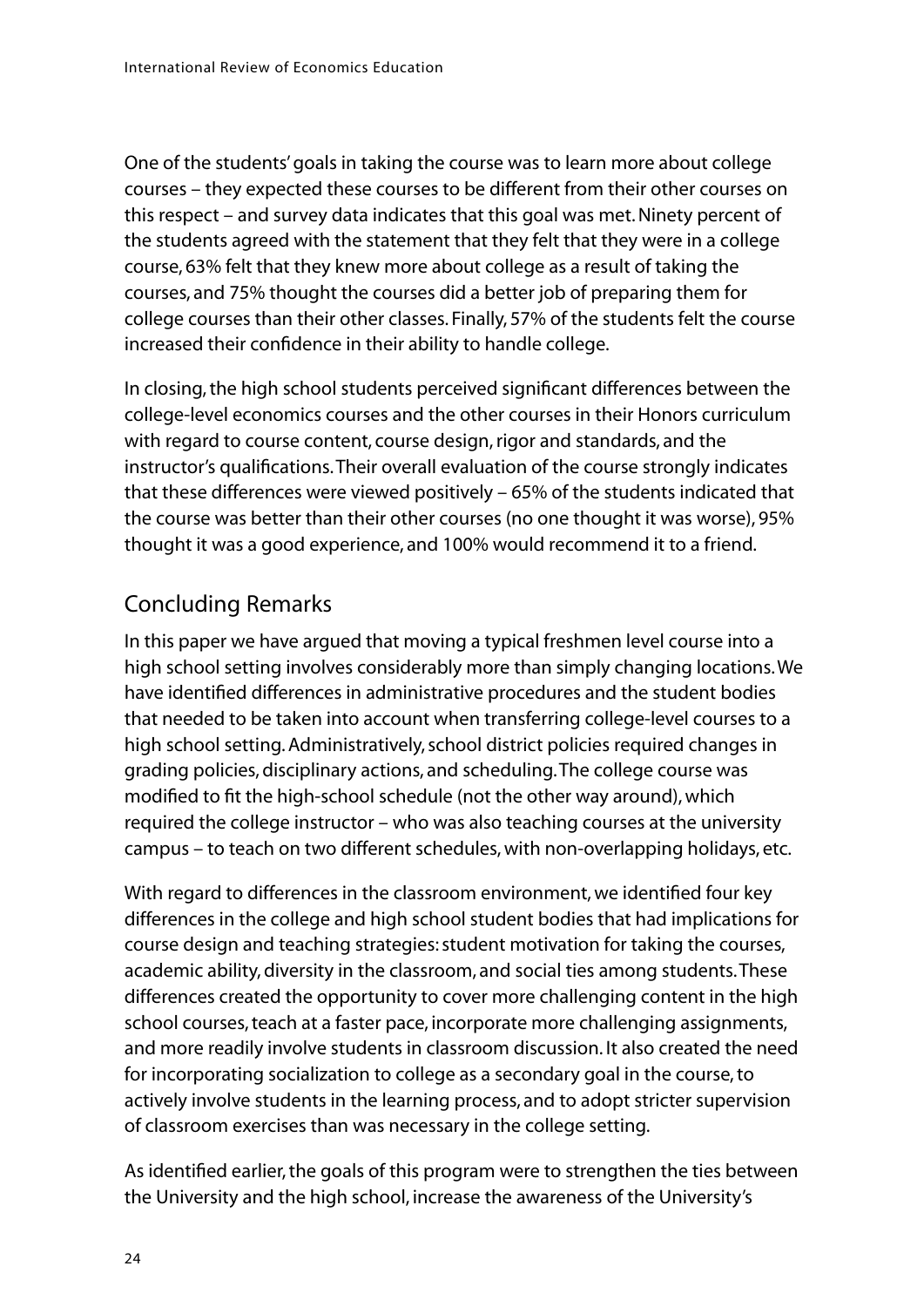faculty and programs and to foster a feeling of goodwill between the University and the local high school.Were all three goals achieved? Clearly the lines of communication between the high school and the University were improved, as the team teaching created lasting personal and professional relationships between the faculties.While the percentage of students from the dual-enrollment courses that enrolled at the University was less than 20 percent, the number of local high school students overall enrolling at SIUE since the program has continually increased.

The selection of faculty for this type of assignment needs to take these challenges into account. Flexibility, the ability to design and lead active learning exercises, and having a classroom presence that commands some authority would seem to be requisite traits for faculty to successfully transfer their college courses to a high school setting.

## References

American Youth Policy Forum. (2000). High Schools of the Millennium.Washington, DC.

Andrews, H. A. & Barnett, E. (2002). Dual credit/enrollment in Illinois: A status report. Office of Community College Research and Leadership

http://occrl.ed.uiuc.edu/Projects/dual\_credit/Brief-Summer-02.doc, 2002.

Bailey,T. R., Hughes, K.L. & Karp, M.M. (2002).What role can dual enrollment programs play in easing the transition between high school and postsecondary education? Community College Research Center.

http://www.columbia.tc.edu/ccrc/PAPERS,dualcredit.pdf, 2002.

Becker, W.E. & Watts, M. (2001).Teaching methods in U.S. undergraduate economics courses.*Journal of Economic Education* 32 (Fall), 269-280.

Hafer, R.W. & Hafer, G.F. (Forthcoming). Do Entry Level Math Skills Predict Success in Principles of Economics? *Journal of Economics and Economic Education Research*.

Kellough, R.D. & Kellough, N.G. (1999). *Secondary School Teaching: A Guide to Methods and Resources*.Upper Saddle River,NJ: Prentice Hall.

Lopus,J.S. (1997). Effects of the high school economics curriculum on learning in the college Principles class.*Journal of Economic Education* 28 (Spring), 143-153.

Mellican,C.,Debebe, F. & Morgan, R. (1997). Comparing AP and college student learning of economics.*Journal of Economic Education* 28 (Spring): 135-143, 1997.

Moore, K. D. (1999).*Middle and Secondary School: Instructional Methods*. Boston, MA: Mc-Graw Hill College.

National Commission on the High School Senior Year. (2001). Raising our sights: No high school senior left behind. Princeton, NJ:The Woodrow National Fellowship Foundation.

United States Department of Education, National Center for Education Statistics. (2003). *Remedial Education at Degree-Granting Post-Secondary Institutions in Fall 2000*, NCES 2004-010.

Walstad, W.B. (1992). Economic instruction in high schools.*Journal of Economic Literature* 23 (Winter), 2019-2051, 1992.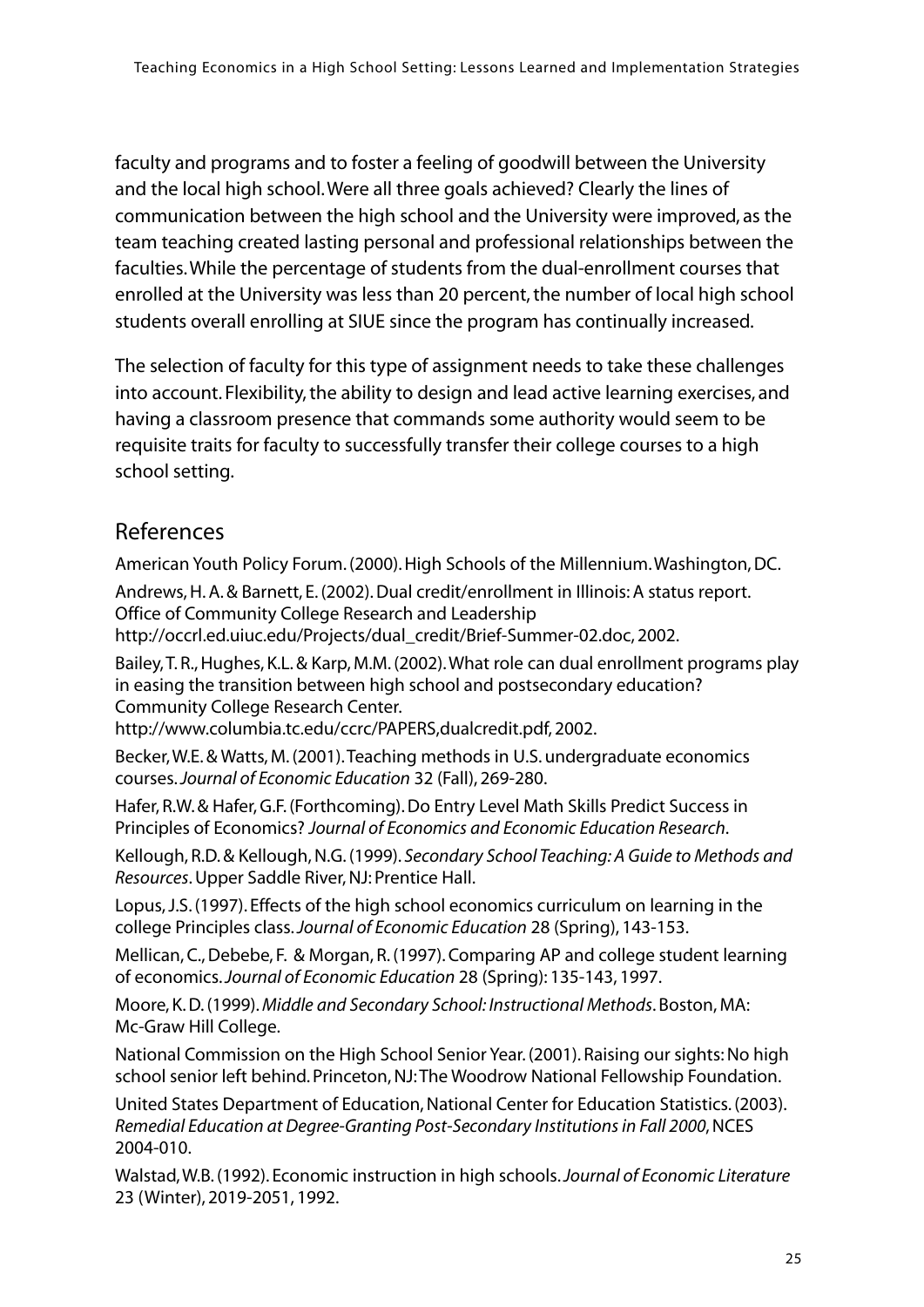#### Notes

- <sup>1</sup> The program described ran during the 1996-97 and 1997-98 academic years.
- <sup>2</sup> Additional information about SIUE can be found in the *SIUE Fact Book*, available at http://www.siue.edu/IRS/factbook.html.
- <sup>3</sup> Edwardsville High School is an Illinois Class AA school with an enrollment of approximately 2,200 students. Additional information about EHS can be found at http://www.ecusd7.org/ehs/.
- 4 In the U.S. nomenclature course refers to a single class as opposed to a series of classes.
- <sup>5</sup> The Edwardsville High School does not have a true five-five point grading scale. Under Edwardsville District Seven policies a student's grade in a "weighted" course is adjusted upwards by a full letter for purposes of grade point calculations. A student receiving an "A" in the course (equal to four points on a four point scale) would receive five points for the purposes of grade point calculations.Thus a student who received all A's in non-weighted courses would have a GPA of 4.0.To exceed 4.0 a student must take weighted courses.Therefore, a student that took only weighted classes (which is impossible) could theoretically receive a grade point average of 5.0 if he or she received As in all courses.The valedictorian of the class of 1998, had a grade point average of 4.7.
- $6$  The current requirements in the state of Illinois to teach at the high school level require recertification every four years. Even if the college faculty member had previously taught high school, unless it had been done in the preceding four years, the state would require a currently certified teacher in the classroom at all times. This requirement does vary from state to state.
- 7 For example, according to the 2003 United States Center for Disease Control Youth Risk Behavior Survey, 12.8% of high school students reported involvement in a physical altercation during the 2003 school year.
- 8 ECON 111 and 112 would most likely fulfill General Education requirements at most four-year universities. Most of the high school students, however, were not yet aware of the specific requirements they would need to fulfill in college.
- <sup>9</sup> This may suggest that there is an opportunity for making the courses even more challenging – certainly the expectation that students would spend more than one hour a week preparing for a college-level course. seems reasonable.